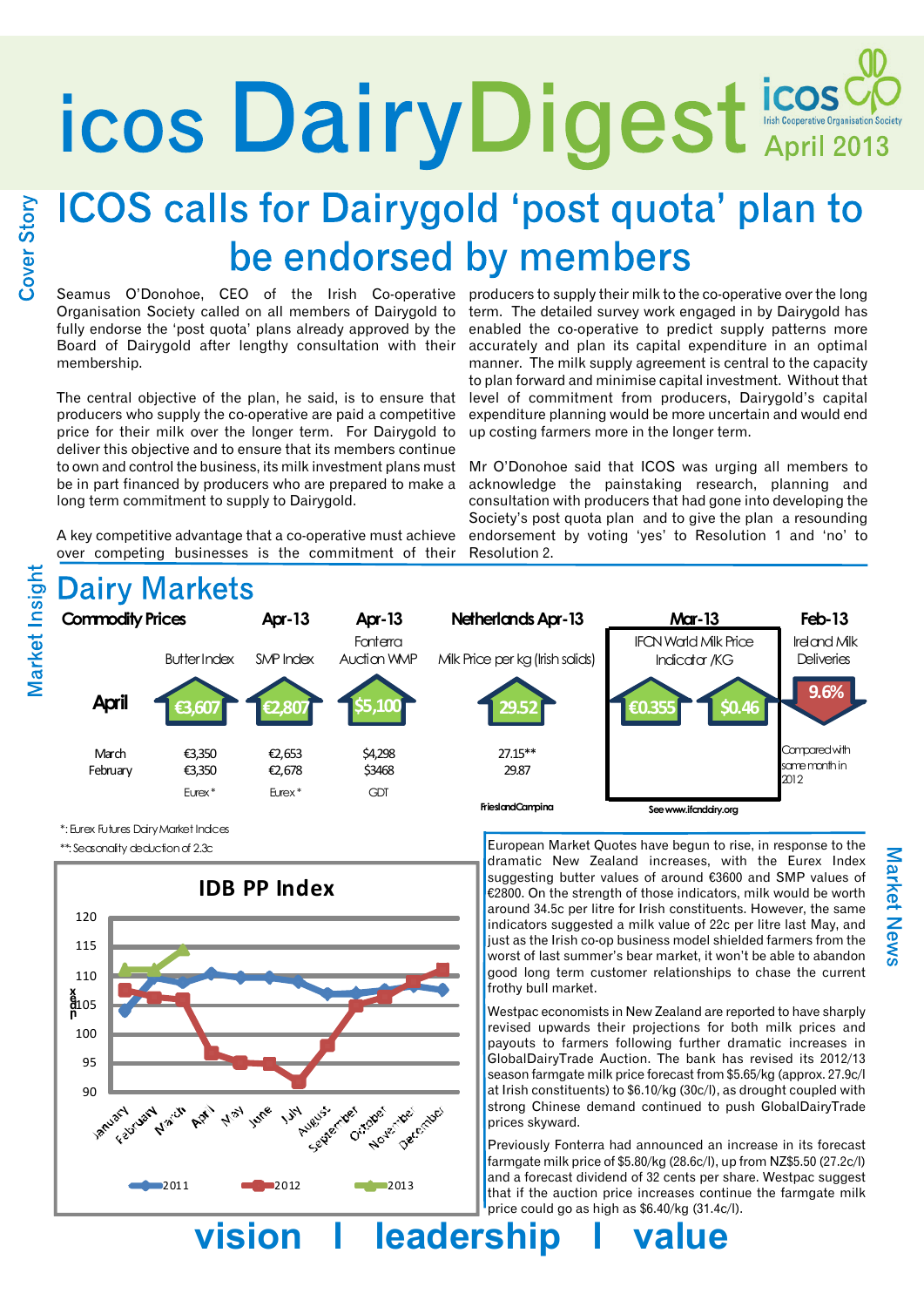The continued dramatic increase in prices at last week's GDT auction with the average winning price up 14.2% confirms the market's expectations on the New Zealand undersupply, and fears regarding the weather effects in Europe and North America. The average winning price has risen by almost 33% in the last 3 auctions to a record high of \$4966; the previous high, from March 2011 being \$4826. The current auction WMP Price, of \$5,100 would translate to an Irish milk price of around 44c per litre, a long way from the real New Zealand price of 28.6c. There has to be some concern at the extraordinarily high auction prices currently. The last time we had such highs, customers were driven to seek cheaper non-dairy alternatives, and dairy producers, even uncompetitive ones, worldwide, turned on the tap dramatically, swamping the world market, and causing massive damage to farmers' incomes.

The US average milk price received in March was \$19.1/cwt (33.5c per litre at Irish solids at today's dollar rate) down from \$19.5/cwt in February and \$19.9/cwt in January.

The Irish Dairy Board Purchase Price Index has risen substantially from 111 to 114.5.



# **A verage U S M ilk P rice**



**GDT WMP Prices**



| 11th April          | Beginning of CAP trilouge Negotiations                          |
|---------------------|-----------------------------------------------------------------|
| 11th/12th April     | Working Group & Commission Group on<br><b>Beef Meat</b>         |
| 15th April          | <b>ICOS</b> meeting with Dairy Australia                        |
| 16th April          | Working Group on Cattle Breeding &<br>Reproduction              |
| 18th April          | <b>COGECA Presidium</b>                                         |
| 22nd/23rd April     | <b>Agri Council in Brussels</b>                                 |
| 23rd April          | <b>Animal Health and Medicine</b><br><b>Conference Brussels</b> |
| 24th April          | Agri Committee in European Parliament                           |
| 2 <sup>nd</sup> May | <b>Policy Coordination Committee COPA</b><br>COGECA             |

# New head of DG Agriculture in Brussels

Jerzy Plewa has been appointed Director General of the key Agriculture and Rural Development Directorate-General (DG AGRI). The appointment takes effect on 16th April.



Plewa, who is 58 and a Polish national, is currently Deputy Director- General in DG AGRI, responsible for Rural Development and Sustainability Policy. Before that he was Deputy Director-General in charge of international affairs in DG AGRI. ICOS looks forward to having a constructive relationship with him.

# 5% cut to SFP to be enforced in 2014



ICOS is worried that the cash flow plans of co-operative dairy members will take a hit next year when the EU implements a 4.98% cut to farmers SFP over €5,000 in what they are calling 'financial discipline'.

The cut is a direct result of the pressure from the UK and other countries to cut the EU Budget during the recent negotiations.

# UK Government announces assault on cheese export markets

DEFRA in the UK have announced that they are to target a 30% I ncrease in dairy exports.



The announcement has been met with a mixed response from the industry as it involves no financial aid and the UK dairy industry still has major problems with export licences and dairy structure.

# **European Council CAP Proposal: ICOS** reaction to main points

## **Direct Payments**

Minister Coveney secured agreement in Mid March for the use of the approximation model which dos not force Ireland down the road of an average area payment for every Ha.



Calendar of Events - April 2013 **Brussels Bites**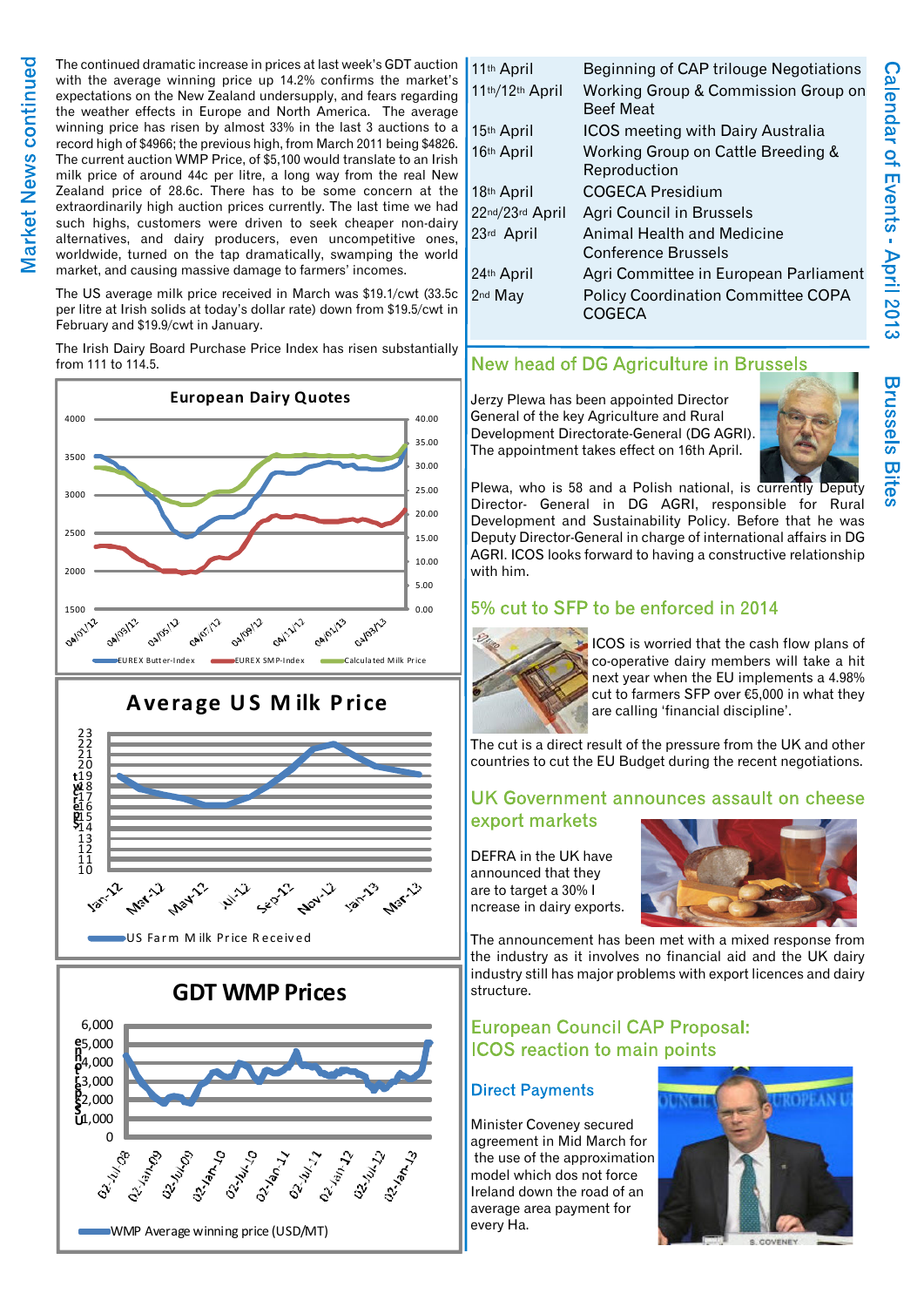This means that for farmers with below 90% average payments National Reserve their payments will be increased by 1/3 of the difference during the reform. Farmers above the average will have their payments reduced to pay for this.

Member States will have the option to apply a minimum or ICOS warn dairy should not be sacrificed maximum payment to farmers.

They will have the option to go for Flat Rate payments. They will have the option of both front loading payments or regionalising payments.

Greening will be 30% of farmers individual payment rather than at a flat greening payment per Ha.

ICOS is happy with this as it is a flexible system rewards farmers who produce for and buy most off the co-operative. ICOS will push for 2012 reference year to end land market disturbance. We also welcome that regionalisation for us was avoided.

#### **Greening Measures**

Ecological Focus Areas set at 5% with a possibility to go up to 7% in 2018. Fine for 98% of Irish co-op farmers. Grassland included as a greening measure. Fits well with our grass based system.

Measures for Crop Diversification made more flexible. Only 3 crops if over 30 ha and no diversification if 75% of land permanent pasture.

Fines for Greening non-compliance can only affect a maximum of 7.5% of basic payment, as well as the 30% Greening payment.

ICOS is again happy with flexibility given here.

#### **Dairy Quotas**

No change in the decision to abolish milk quotas on March 31st 2015.

ICOS supports this policy. ICOS actively lobbies for the promised 'Soft Landing' of quotas to ensure that the Irish co-op Dairy Industry is in the best position possible to take advantage of market demand. We would also like to see measures that would take into account Ireland's Dairy breeding cycle, as the March 31st date might cause problems for out seasonality based system.

#### **Dairy Tools**

Key functioning tools for dairy such as Private Storage Aid, Intervention and Export Refunds have been retained despite immense pressure.

ICOS backs these fully and is pushing for APS to be a standard rather than only an emergency measure. The European Parliament's 'Dantin' supply management proposal was not Denmark said quota prices were the lowest ever. Market prices mentioned and this is warmly welcomed.

#### **Young Farmers**

The 2% of SFP funds set aside for topping up young qualified farmers for a period of 5 years was made voluntary for each member state.

ICOS wishes to see this made mandatory to encourage new blood into our co-ops.

#### **Coupling**

In a country that is fully de-coupled, such as Ireland, the State may apply coupled payments of 7% of its national envelope off the SFP. The Minister is on record in saying he does not want to do this in Ireland.

ICOS is engaging in consultations with its Livestock Marts section to see if it would back production across the system.

Set at 3%.

# **EU/US Trade negotiations start in earnest:**

On 12 March the EU Commission agreed on the draft mandate for a comprehensive trade liberalising agreement. It now goes to Member States in the Council for quick approval.



The decision to launch negotiations was announced last by European Commission President Barroso, European Council President Van Rompuy and US President Obama. The package would include tariff elimination in industrial and agricultural goods; services liberalisation; public procurement; regulatory cooperation which would include a mechanism for addressing regulatory differences on both food and non-food products.

#### Next steps:

Both parties aim to launch negotiations during tour Irish Presidency - and then to push ahead with them as quickly as possible by the end of 2014 and the Commission mandate.

While ICOS welcomes trade liberalisation, and look for opportunities for our members, we strongly oppose Dairy and Agriculture in general being sacrificed in favour for beneficial terms for industrial goods and services.

We feel that movements in the EU Canada deal have set a dangerous precedent in this area.

## **Copa-Cogeca Milk Working Party: Market situation update**



At a meeting attended by ICOS this month, most delegations warned of continuing to be squeezed by high production costs and of a difficult market situation.

**There was a mixed production across member states** – some countries like Italy, the Netherlands and Poland said they could exceed milk quotas this year whilst others said like us in Ireland, they are likely to be under quota such as Spain.

recovered a bit compared to last year in some countries like Sweden and some said weather conditions are better and some were optimistic of improved price prospects.

Finland said for the first time the competition authorities had ruled that prices to retailers must be increased and the farmgate price is too low.

A presentation by the EU Commission on dairy market prospects 2012-2022 said increasing demand for dairy products is a key driver for EU exports, with good export performance for cheese and SMP but that there is pressure on margins for the first years of the outlook period.

The Commission also claimed that there is an improved price outlook in the medium term due to world demand.